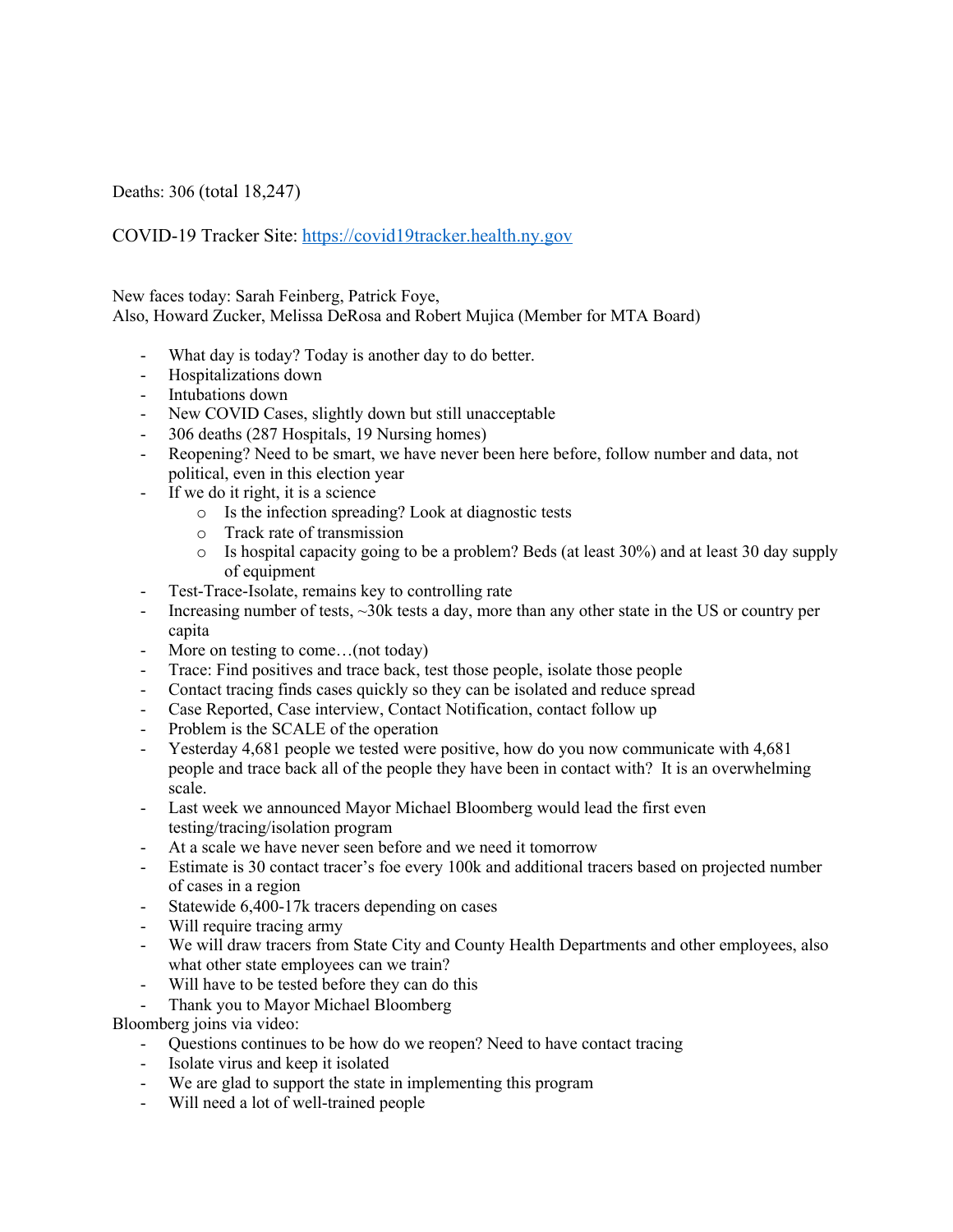- Enlisted Johns Hopkins University
- Also teamed up with Vital Strategies and Resolve to save lives
- Hiring training deploying a small army will be a challenge
- Brought in staffing organizations and working with CUNY and SUNY
- John Hopkins has developed training class with test you have to pass in order to be hired
- Also put technology to use
- Vital strategies doing 3 apps, tracing, reporting to DOH and info for the public
- Also developing protocols and playbook to do this effectively
- Will release the playbook publicly to help everyone (other states and countries)
- Also bring in outside experts so others can see what does well
- Learn as we go and make adjustments
- Will be getting on a call with Mayors from around the country to discuss these issue (in an hour)

## Cuomo:

- Monumental undertaking, problem bigger than any one of us but not bigger than all of us
- NY will be a laboratory to put together best system
- Will also be coordinating on tri-state basis, don't want to get limited by jurisdiction
- The next problem…
- In an emergency, problems compound
- We have that now with NYC subway system, Daily news did front page story
- Conditions on NYC Subway system have rapidly deteriorated
- MTA employees  $&$  NYPD have become sick and some have lost their lives
- Greater need than ever to disinfect all stations and trains/busses/ADA vehicles
- We need our essential workers and they need the public transit system
- Have pushed essential workers to keep working
- It is our obligation to do everything we can to keep them safe
- MTA stepped up to clean trains every 72 hours
- But we know the virus can live on surfaces for hours or even days
- We honor essential works by our actions
- Trains and busses should be disinfected every 24 hours
- This is a task no one has ever imagined before, this scale is unprecedented
- We have cleaned trains but how do you disinfect?
- New process/ New methods/ New cleaning agents
- Subway cars, stations, busses
- This is the right thing to do, another challenge for the MTA
- They have recommended a plan they can disinfect all subways, busses
- 1AM-5AM stopping trains to do this
- Lowest ridership  $\sim$ 10k people
- MTA will still provide transportation will have busses, for hire and dollar vans at no costs to essential workers
- This will be one of the most aggressive creative challenging undertakings that the MTA has done, will require MTA/State/City/NYPD presence to do this
- Consulted with elected officials, have agreed to adopt the plan
- MTA is undertaking something that some would have said was impossible
- MTA will also disinfect Metro North and LIRR, they will do that without disruption
- This is a joint MTA/State/City Partnership
- Not one to shy away from a challenge
- Will require a lot of effort, MTA has stepped up, big part from City and NYPD
- We have never been here before, guarantee there will be other unanticipated consequences
- We will all do our part
- Applaud the Mayor for taking this on, always easier to say no

Mayor deBlasio: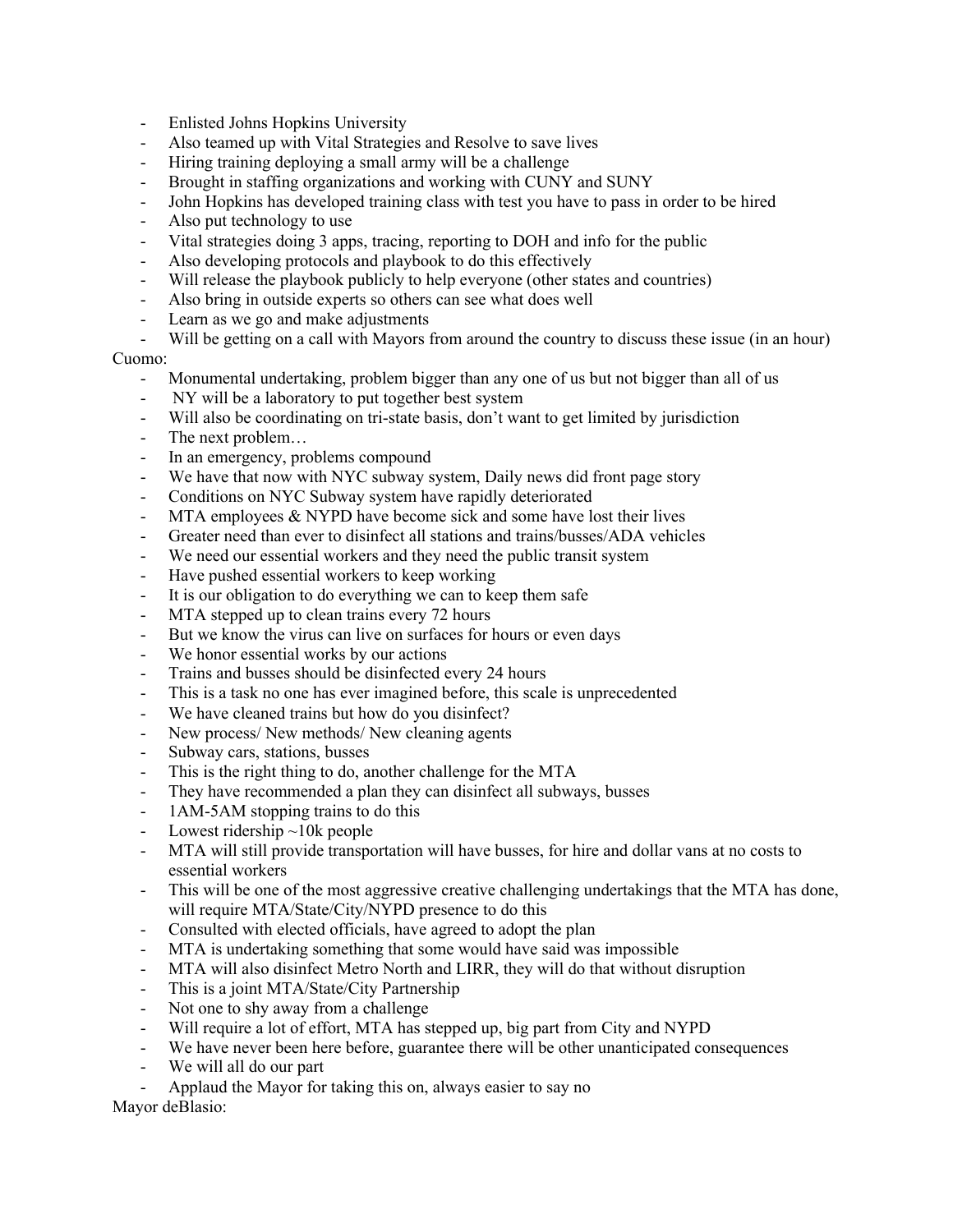- You and I have talked about this kind of idea
- When we disrupt something that isn't working and we go somewhere new and better that is a positive
- Commend the Governor and MTA
- Thanks, Michael Bloomberg, for his partnership on tracing, NYC plans to hire 1k tracers
- We are going to find a way to make our subway system cleaner than it has even been
- Homelessness has been an intractable issue; this is an example to a new way to get homeless off the streets
- Also, the heroic outreach employees, this work has been stymied by mental health and other issues
- This will disrupt that reality, get people off the trains, get services to them
- Shut down encampments, helped get them services
- Very productive conversations in the last few days
- Will protect people and get a new way to hep
- We will make this work together and will change people's lives for the better

## Cuomo:

- You are right now one said it was going to be easy but no one said it was going to be this hard either
- Lessons we have learned, telemedicine, tele-education, new health system
- We have never had to disinfect trains and busses like this, you live learn and you meet the challenge
- This is a daunting challenge, mayor is stepping in with eyes wide open takes challenge and courage
- Want to say to essential works, we thank you with not only our words but with our actions
- We will rise to the challenge, we have overcome the obstacles

## Q&A:

Will the subway be pegged to on pause order?

- No
- Goes into effect May  $6<sup>th</sup>$

What is your response to criticism that Seattle was quick to respond and you were not?

- No state moved faster from first case to full shutdown
- It is factually wrong
- We now know that there were more than 10k
- Federal government was focused on west coast, did not shut down travel from Europe
- Times did not write editorial to shut down until after we had shut down
- If you don't have to be consistent it is easy to raise a point

If you had done the shutdown a week or two earlier, what difference would that have made?

- We had cases coming from Europe that no one knew
- No one saw that happening or you would have done Europe travel ban with you did China travel ban
- If you want to rewind, go back to November and December, where were the experts? Governors don't

Would you sign a lookback bill?

- Would need to see bill and read bill

Still hearing about UI issues, rent do tomorrow, what can do?

- Doing everything we can, way ahead of other states
- Still dealing with last legislation with new program
- No one can be evicted for non-payment of rent, there are weeks left on that EO
- At the end of that period will have to think about what to do
- Don't want landlords are walking away from buildings either